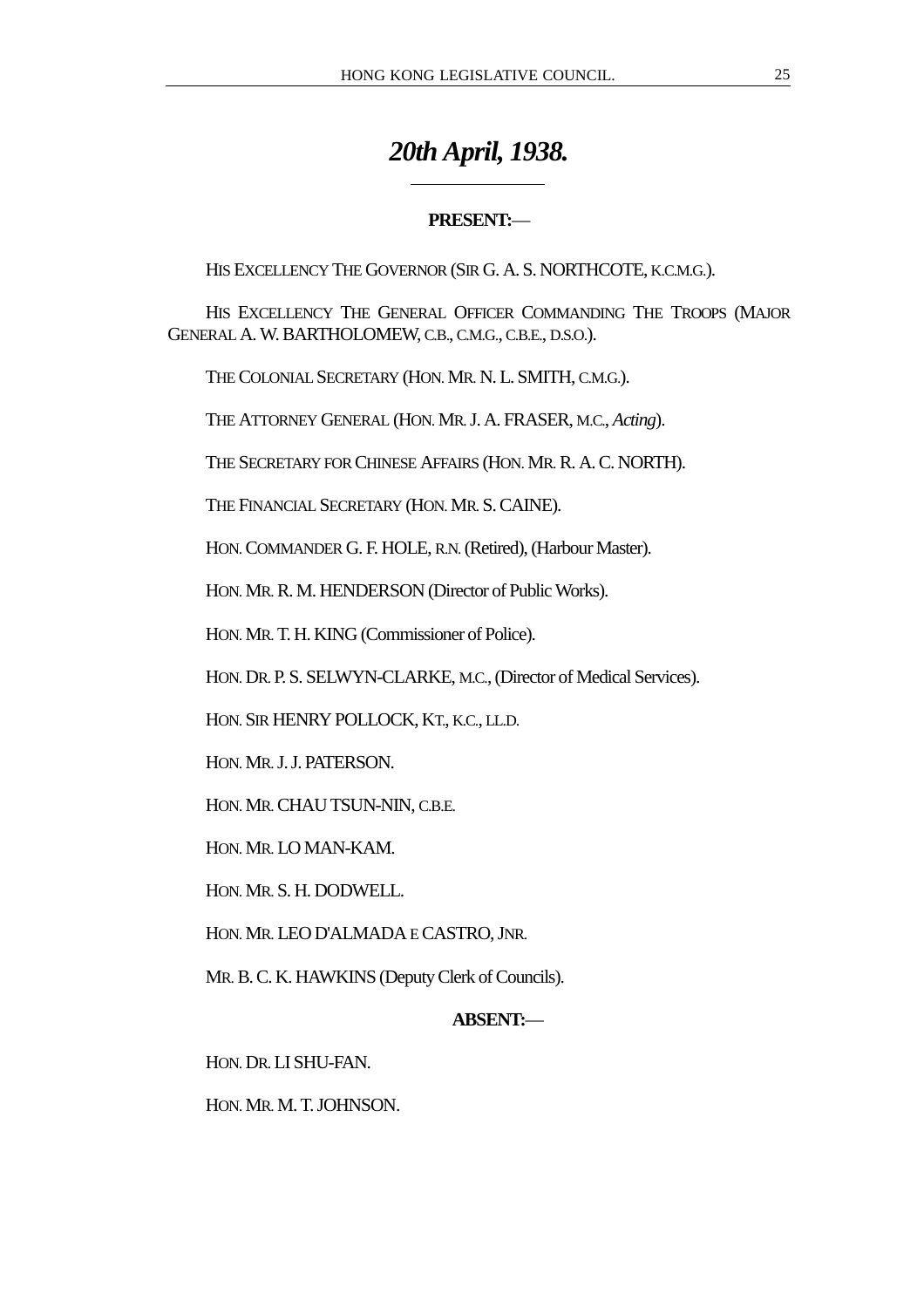## **MINUTES.**

H.E. THE GOVERNOR.—One item in the Minutes has been altered from the draft sent to Honourable Members for their approval. It refers to the Vaccination Amendment Ordinance, and I will ask the Clerk of Councils to read that particular minute.

After the minute had been read the Minutes of the previous meeting were confirmed.

## **PAPERS.**

THE COLONIAL SECRETARY, by command of H.E. the Governor, laid upon the table the following paper:

By-laws under the heading "Reconstituted Milk and Reconstituted Cream" made by the Urban Council under sections 5 and 6 of the Public Health (Food) Ordinance, 1935, Ordinance No. 13 of 1935, on the 29th day of March, 1938.

#### **QUESTIONS.**

HON. SIR HENRY POLLOCK asked:—

By permission of Your Excellency, I beg leave to put the following question, of which I have given too short notice for it to be included in the Orders of the Day:—

With reference to the Report of the Commission on Rents which was published as a Sessional Paper No. 5/1938, will the Government state what steps has the Government taken, or does it propose to take, for the purpose of dealing with the present rent situation?

THE COLONIAL SECRETARY replied:—

At the meeting of this Council held on 9th March, 1938, when the appointment of the Commission in question was announced, Your Excellency said:—

"Should the report of that Commission—and I hope that it will be able to reach its conclusions rapidly—convince Government that action is necessary along the lines which I have mentioned, a bill will be put before you with all possible expedition."

The recommendations of the Commission have been accepted by the Government including the general position that no case has been made for immediate legislative action in the matter of rent restriction.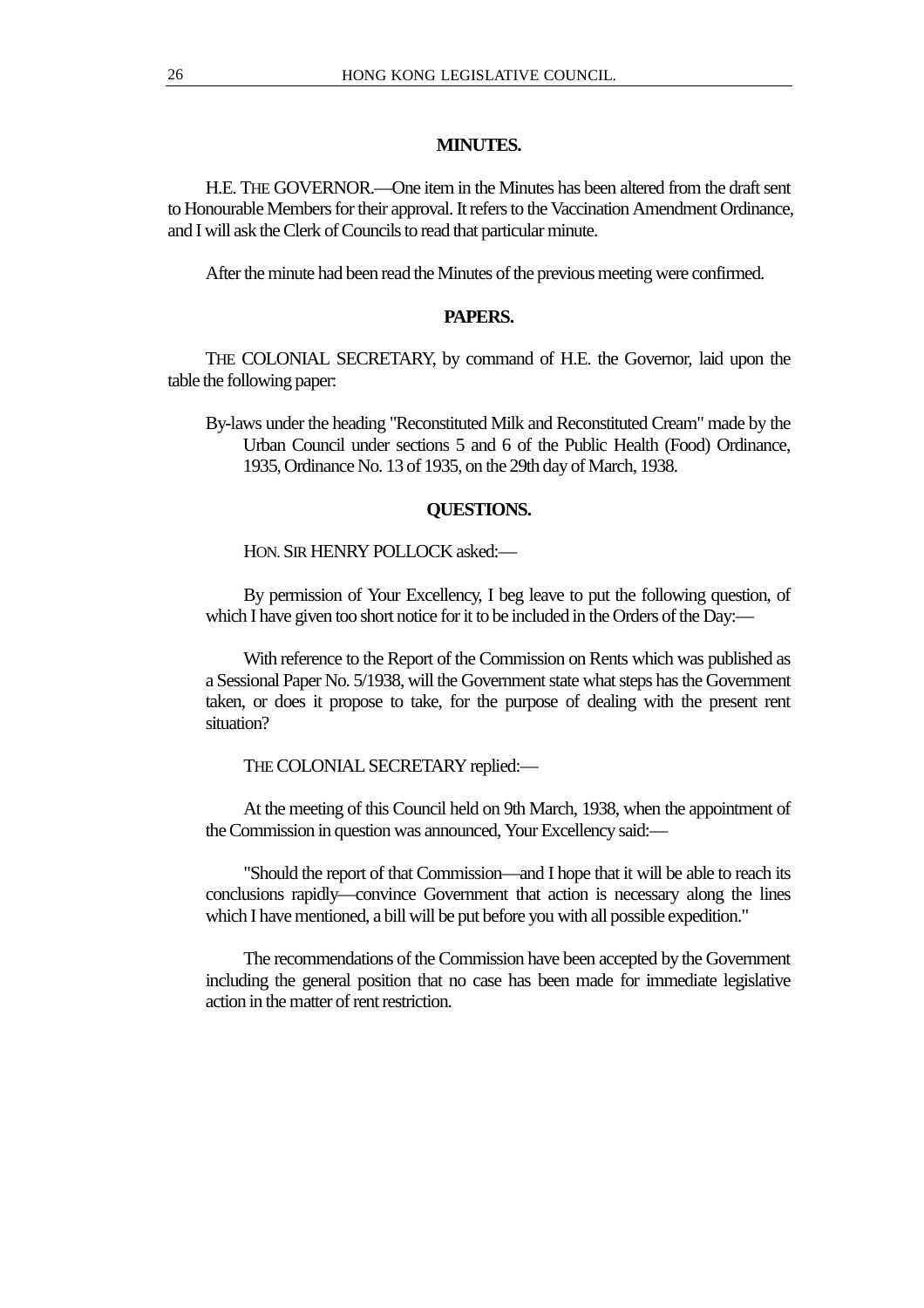At the same time the possibility of such action becoming necessary in the future, as is suggested in the final paragraph of Part VI of the Report, will be borne in mind. In particular the Government is keeping a close watch on the statistics of arrivals and departures as the present abnormal increase in the population of the Colony is clearly the chief factor in the situation which called for the appointment of the Commission.

#### **FINANCE COMMITTEE'S REPORT.**

THE COLONIAL SECRETARY, by command of H.E. the Governor, laid upon the table the Report of the Finance Committee (No. 3), dated the 13th April, 1938, and moved that it be adopted.

THE FINANCIAL SECRETARY seconded, and this was agreed to.

#### **VACCINATION AMENDMENT ORDINANCE, 1938.**

THE ATTORNEY GENERAL moved the second reading of a Bill intituled "An Ordinance to amend the Vaccination Ordinance, 1923."

HON. MR. T. N. CHAU.—Sir,—The Hon. Director of Medical Services was good enough to consult the Chinese members of the two Councils about this Bill before its introduction in this Council, and in view of the serious epidemic of small-pox this year, with the attendant heavy loss of life, which we all greatly deplore, we agreed to give the Bill our support.

Past experience has proved that with the approach of warmer weather, this disease will gradually die out, but if and when it should become necessary for Government to take any action under the new law, we request that there should be as little interference as possible with the Chinese home life, in order that not only would no resentment of any kind be created, but the full co-operation of the people might be enlisted. Knowing the tact of the Hon. D. M. S. as we do, we feel confident that the law, if and when it comes into operation, will be administered with every regard to the convenience of the public.

THE DIRECTOR OF MEDICAL SERVICES.—Your Excellency,—I shall be very happy to give the assurance the Hon. Member requires.

THE COLONIAL SECRETARY seconded, and the Bill was read a second time.

Council then went into Committee to consider the Bill clause by clause.

Upon Council resuming,